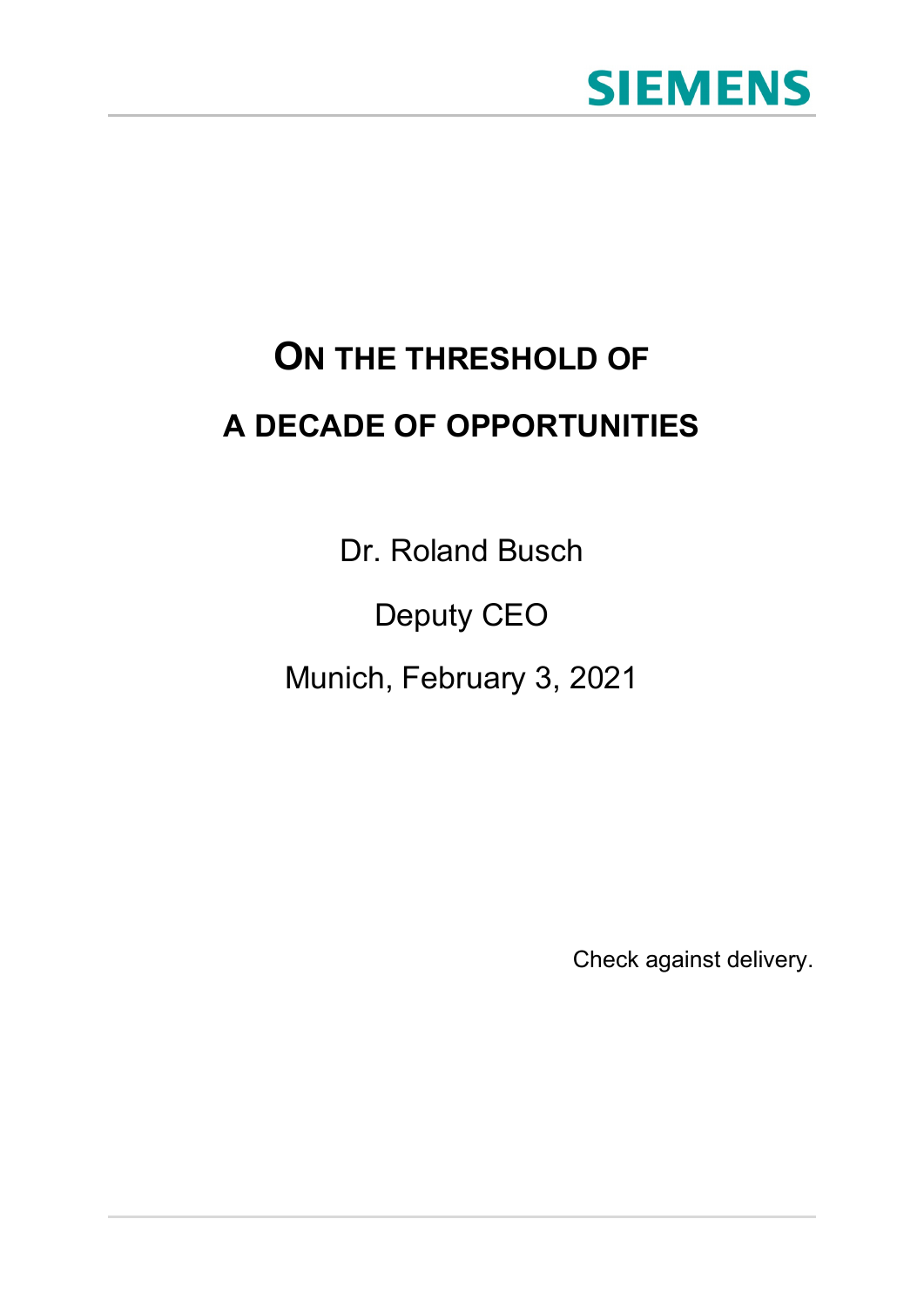Ladies and gentlemen, esteemed shareholders,

Before I talk about our future, I'd like to say thank you. Thank you to all the people who've ensured that Siemens – despite all the challenges – can look back at a solid year and can look forward to excellent prospects for the future. The people I'm referring to are: our team of more than 290,000 colleagues worldwide, our customers, our suppliers and partners and, of course, you, the owners of our company.

Thank you all very much – and I also express this gratitude on behalf of the entire Managing **Board** 

Yet I'd like to put a special spotlight on two people today. People who've dedicated their entire professional lives to Siemens. People who've shaped the company and made it successful.

First to you, Joe: You took on leadership of Siemens at a time when our company was struggling hard. And back then you resolved to pass the company on to your successor in a better condition.

You've kept this promise!

Yet I'd also like to thank you at a very personal level – for your trust and your support.

We've experienced a lot together over the past 15 years. I have fond memories of the strategy workshops in which we defined milestones for our company and of the many meetings with customers and partners, but also with political leaders. Meetings that often focused on sensitive issues and critical projects.

One very special memory – the grand finale, so to speak – was our trip to Egypt three weeks ago. Together as a team, and after difficult negotiations, we successfully concluded a multibillion-euro agreement for Siemens Mobility. This was another extraordinary experience.

Joe, you can be sure of this: Our farewell to you today is – by necessity – virtual. But our gratitude for your work and for who you are as a person is enormous and very real!

Thank you for all you've done – and best wishes for the future from all of us!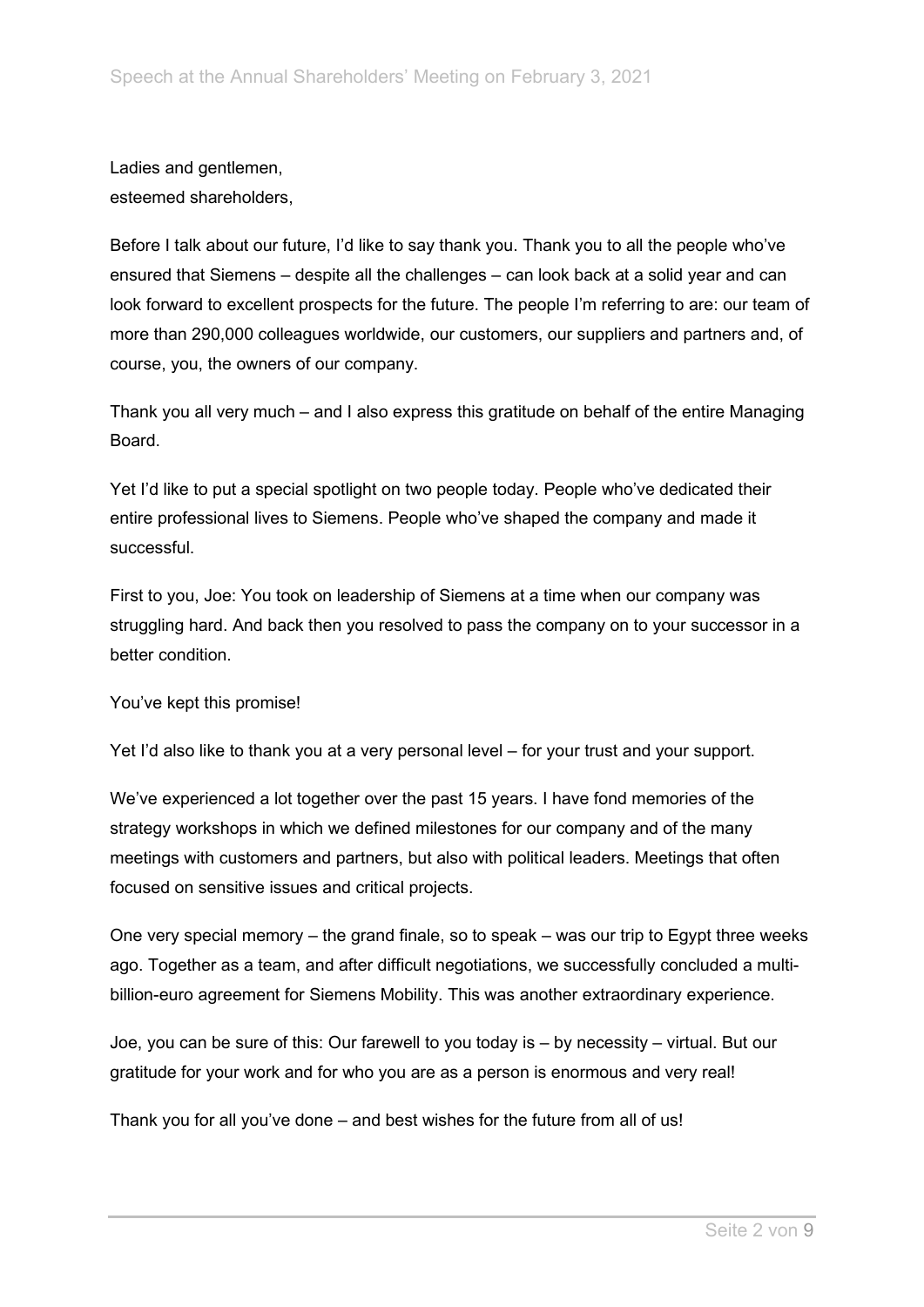Ladies and gentlemen,

Klaus Helmrich will also be leaving the Siemens Managing Board soon. Klaus, we still have a few weeks before your farewell at the end of March. But this day wouldn't be complete without paying tribute to you.

Your passion for technology, a passion we both share, your unparalleled industry know-how, your tireless service to customers and our company – these and other characteristics set you apart and were crucial to your success. Big thanks go to you, too, from all of us!

## **A DECADE OF OPPORTUNITIES**

And to you, Jim, and to all the members of the Supervisory Board, I'd also like to express my sincere gratitude for the trust you've placed in me over the years – and for entrusting me today with the responsibility of being President and CEO of Siemens AG.

When I was young, I never would've imagined that things would turn out this way. To be honest, I didn't actually want to join Siemens after completing my studies. That was presumably my little rebellion against Erlangen, Germany, where nearly everyone works for Siemens or at least has a relative who does.

What brought me to Siemens despite this intention? I had an exciting topic for my doctoral thesis, for which I received support from the company, and especially from a brilliant physicist: Günter Ries.

In this way, I became familiar with the very interesting topics being worked on at Siemens – and I got to know fascinating people. I had the opportunity to work on projects that were just far away dreams at that time but are reality today.

So I landed at Siemens after all. And I stayed because I was always presented with new opportunities and new challenges – over the course of more than a quarter of a century.

Siemens is a unique technology company, and it'll play a key role in shaping the future. In particular, in combination with the other members of the large family of Siemens companies, with Siemens Energy and Siemens Healthineers.

Our company – your company, ladies and gentlemen – is on the threshold of a decade of opportunities.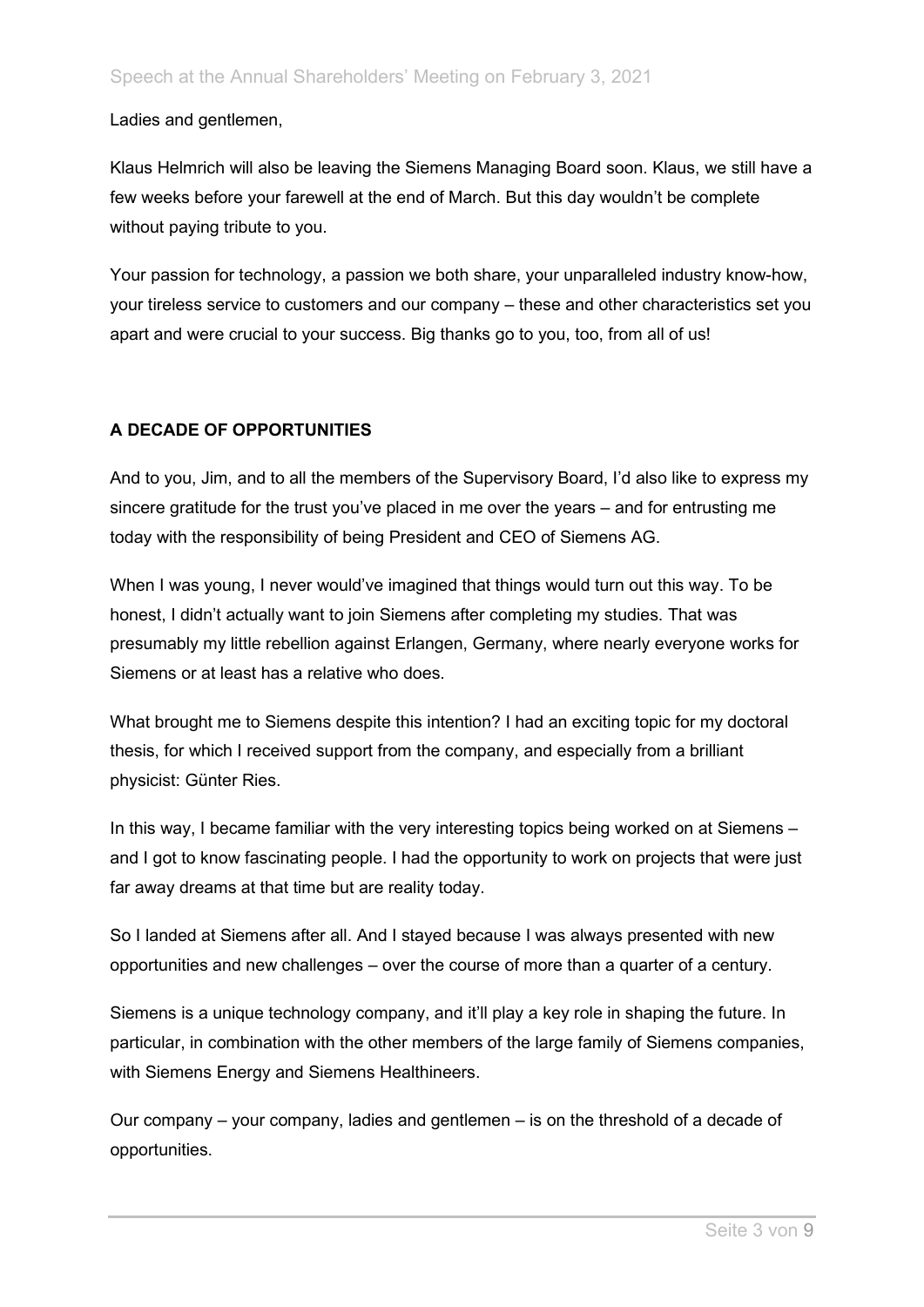I say this, because the digital transformation – which has revolutionized the consumer business over the past decade – has only just begun in our industrial markets.

In the decade ahead, the entire business world will reinvent itself. Digitalization is completely transforming the backbone of our economies: industry, infrastructure, transportation, energy and healthcare. And the pandemic has further accelerated this trend.

It's clear that only those who reinvent their companies, their business models, and their entire industries will be among the winners of this major transformation.

## **THE OPPORTUNITIES AHEAD**

And this is exactly where Siemens comes in.

No other company can help our customers transform themselves and their businesses like we can. With our technologies, with our automation, with our hardware and software, we combine the digital and physical worlds. No other company can help drive this transformation across such a broad spectrum.

Yet digitalization is much more than just a retrofitting process. Together with our customers, we can transform the everyday and improve the lives of billions of people. We contribute toward climate protection, for instance, by making industries more efficient and transportation more sustainable.

We offer solutions for a better life in growing cities around the world with smart infrastructure and smart buildings.

We help companies and economies become better connected, more intelligent and more resilient so that they can hold their own in the next wave of globalization.

And we use digital solutions in healthcare to make diagnosing and treating illnesses faster, easier and more affordable.

As we all know, the global economy needs new solutions to grow sustainably. This situation presents our company with major opportunities for sustainable growth.

Just a few examples from several of the growth markets we serve: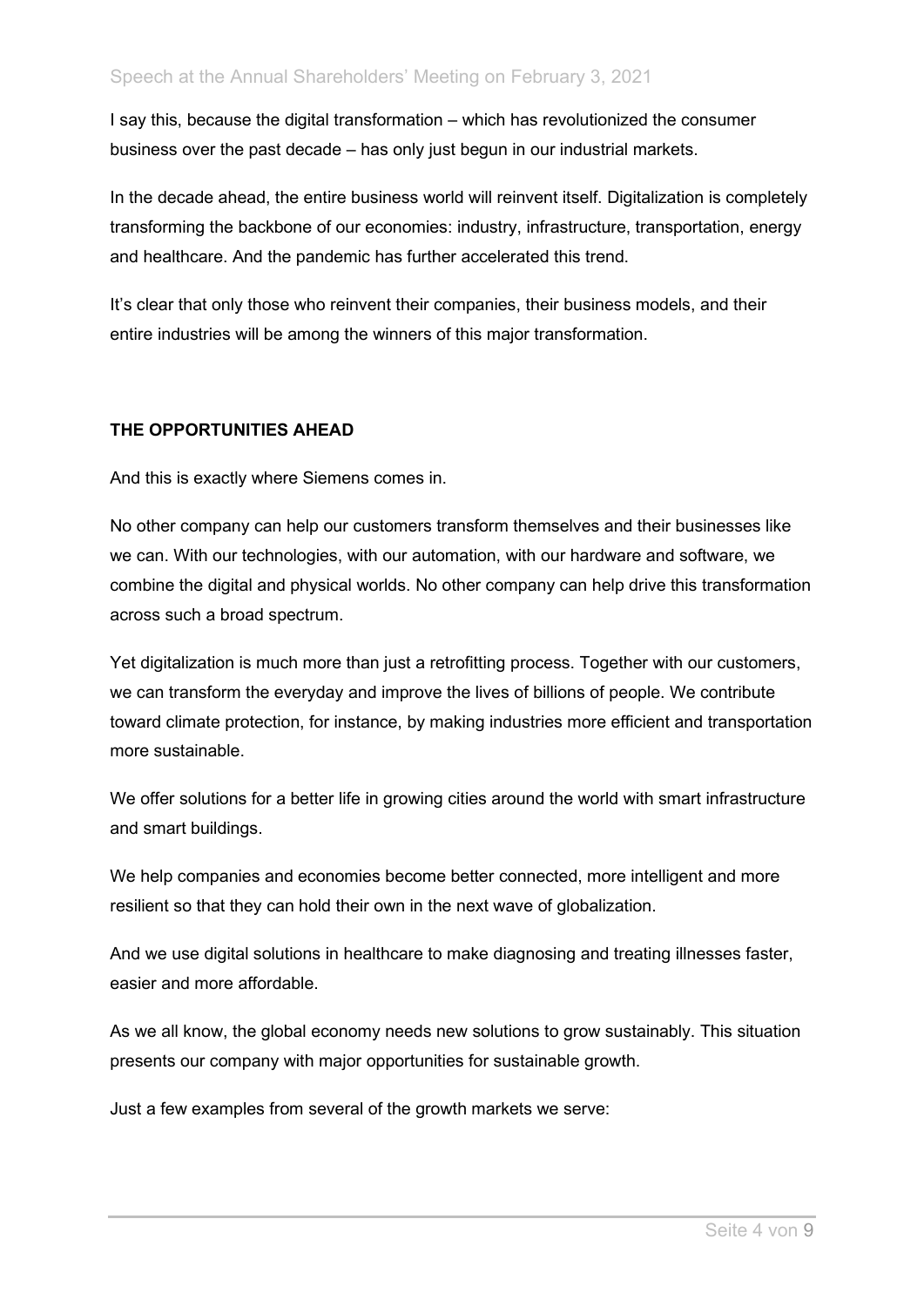Worldwide investments in automation are set to grow by more than five percent annually over the next five years, and the corresponding investments in smart buildings are even to grow 14 percent.

The transportation market will grow 25 percent over the next three years.

And investments in electric-vehicle charging infrastructure alone are to total €110 billion worldwide by 2030.

Our markets are the growth markets for this decade!

### **OUR FOUR STRATEGIC PRIORITIES**

At Siemens, we've executed the biggest structural realignment of our company in its history. And we've turned a conglomerate into three focused companies that will shape their markets.

Our goal now is to turn Siemens into a focused technology company that grows sustainably. We don't just measure sustainability in terms of high growth rates, strong profitability and strong cash flow. It also includes having a high percentage of "recurring" revenue – from service and software-as-a-service, and it includes creating new jobs.

In addition, this sustainable approach includes growth that is achieved in combination with continuous reductions in our CO2 emissions, that uses fewer resources in general and that reduces CO2 emissions in our customers' operations.

And we're doing everything in our power to be and remain the leading technology company in these markets.

That's why we've been building and expanding our digital business for years now. By making acquisitions totaling more than €10 billion and by making massive investments in research and development.

In June, at our Capital Market Day, we'll provide a more detailed explanation of the strategies that our businesses will be pursuing to achieve these goals. Today, however, I can already tell you about the four strategic priorities that we'll be using to continuously improve our businesses.

First: Customer impact. We want to know what our customers need as early as possible – ideally, even before the customers themselves know what they need.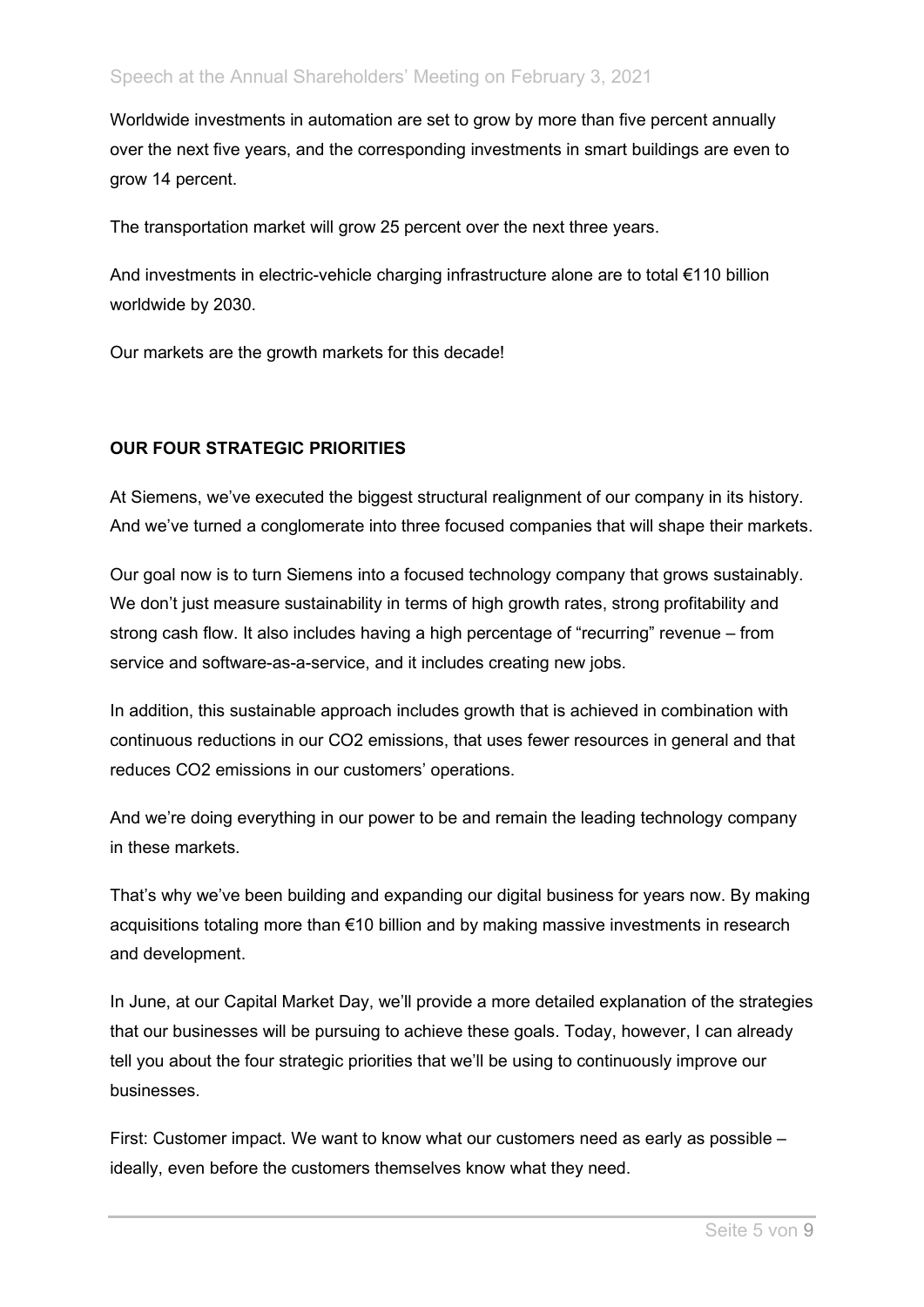Therefore, since our colleagues in the Regions are the closest to our customers, they'll play an even more important role in the future.

This approach has already paid off during the pandemic. While we were able to keep our businesses running and sign contracts, others had to keep their plants closed.

We're also creating new ecosystems and technology platforms for our customers.

One ideal example here is Railigent. This platform from Siemens Mobility offers railway companies intelligent maintenance – from train doors and air-conditioning systems to transmissions and couplings. And it doesn't just do so for Siemens products alone, but also for those of our competitors. In this way, we make our offerings more useful and more attractive for our customers.

Second: Technology with purpose. Our goal must be to help our customers solve their concrete problems – and become more sustainable and more efficient in the process.

Here are just a few examples from among the thousands that arise in our daily work:

- With our customer GlaxoSmithKline, we've developed a solution to shorten the development time for vaccines by nearly one-third.
- With the German railway company Deutsche Bahn, we're working on hydrogenpowered trains to replace climate-damaging diesel locomotives.
- Comfy our cloud-based platform for managing buildings enables us to offer our customers an innovative and secure solution for getting their employees to their workplaces in a fast and safe way during the pandemic. Of course, we're already using Comfy at many Siemens locations.
- And in collaboration with SAP, we're combining the strengths of both partners. For our customers, we're building a comprehensive solution for the Fourth Industrial Revolution. A solution that will tear down silos and drive digitalization.

People are another important priority for us because there will be neither innovation nor progress without them. That's why we want to empower our colleagues, but also our partners and customers, to take matters into their own hands and become the best they can be.

We help our customers implement changes successfully – for example, by holding training sessions for their employees.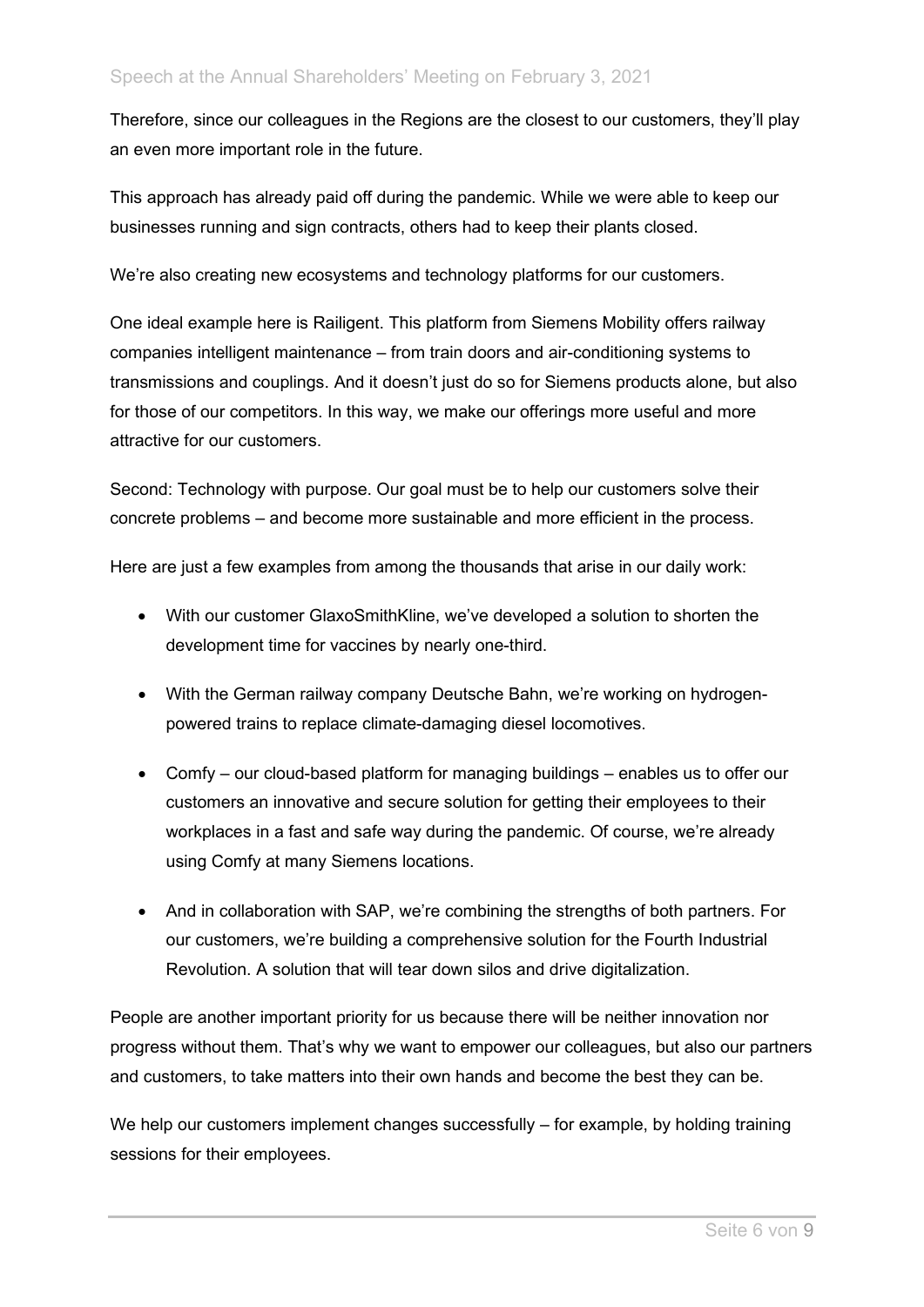Yet we also strengthen and empower our own colleagues to enable them to solve problems on their own – while acting with responsibility and integrity and upholding the highest standards of conduct.

We have confidence in people. That's why, for instance – even after the pandemic – we'll pursue a work model that strikes a healthy balance between mobile working and working at the office. Because it's outcomes that matter to us, and not the amount of time spent at the office.

I was very pleased that our new working culture was so well received around the world.

But I was particularly proud of the story of two colleagues from Canada that recently gained attention in the press and on social media.

Aaron Genest heads a team for software applications at Siemens Canada. One of his team members asked him if she could work part time during the pandemic.

### Aaron denied her request.

He told this colleague that she didn't need to feel guilty about taking the time to make sure her kids were learning at home. That they would work together to make sure that she could find the time she needed to ensure that she and her family could stay healthy in the pandemic and get through it well.

That, ladies and gentlemen, is exactly the approach and attitude that we need at Siemens. That's the solidarity that Aaron and his team member as well as many managers and colleagues are displaying in their work and in the examples they set. And we want to continue to cultivate and strengthen this solidarity.

Because we're convinced that it definitely isn't enough to merely bring the best people to the company. We also have to give them the trust and freedom they need in order to develop their potential!

#### Ladies and gentlemen,

That brings me to the fourth strategic priority, which we refer to as a "growth mindset" – a positive, forward-looking attitude. We don't insist on sticking to what we know and can do today. Instead, we always want to continue to learn and continue to grow.

That's why we invest more than €300 million annually in training and continuing education. That's why we're expanding our offering of digital training opportunities. And that's why we're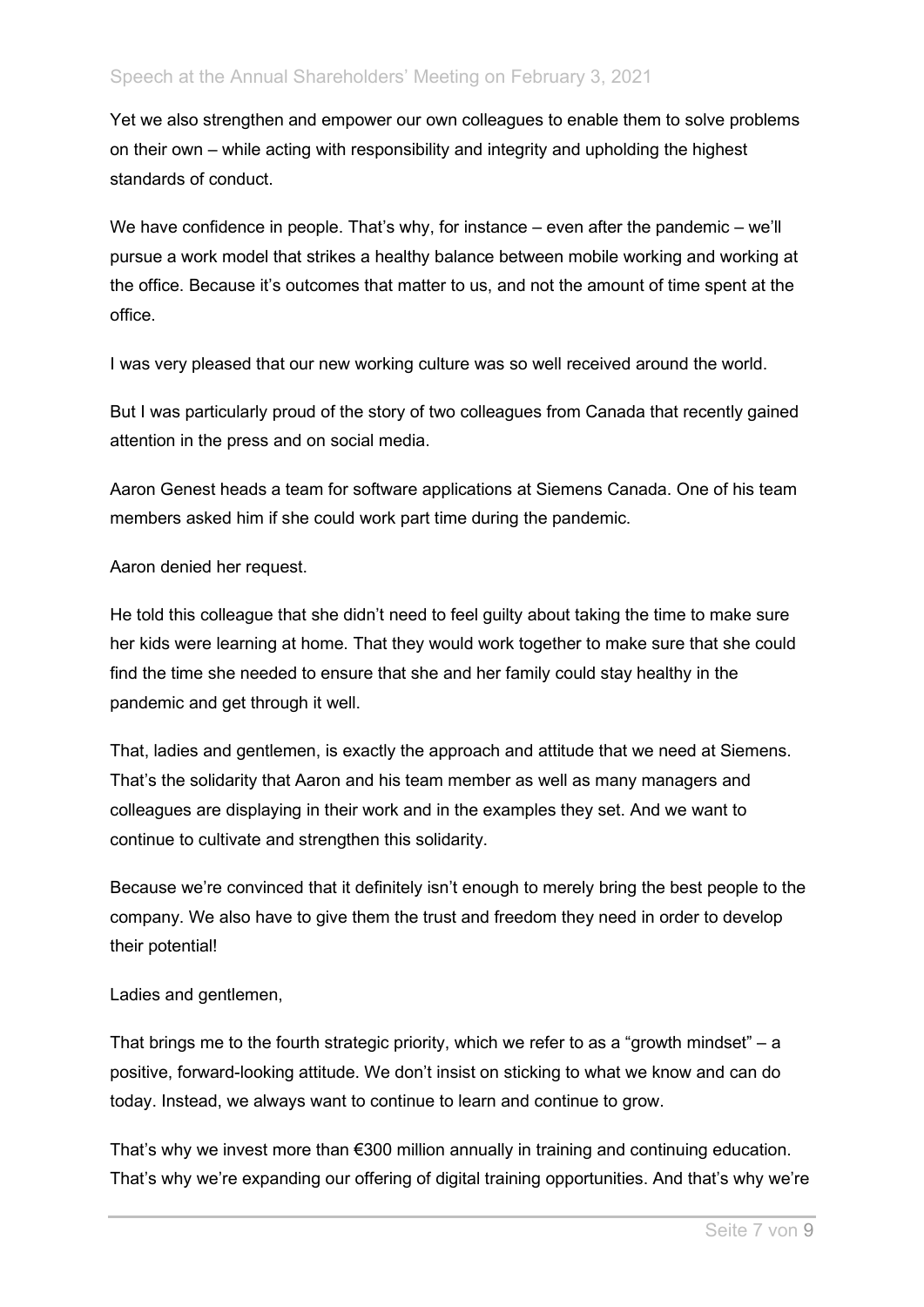employing new tools in our human resources development processes to foster our employees' development and challenge them – and to attract the brightest minds to Siemens.

This growth mindset has always been part of Siemens' DNA. Again and again, we've reinvented the future! We know that you have to be open to new things in order to be successful. You have to be bold to take risks. You need perseverance to ensure that you aren't deterred by the inevitable setbacks.

And being successful requires team spirit. Because, in an increasingly diverse and complex world, it's not enough when a single individual sets the course all alone. To find the best solutions, we need a diverse range of perspectives, insights and experiences.

That's why I'm counting on every one of our more than 290,000 colleagues. And on the strong Managing Board team – on Judith Wiese, Ralf Thomas, Cedrik Neike and Matthias Rebellius.

They've had very different career paths and bring diverse areas of expertise to the table. But they share in-depth experience and an understanding of our customers and employees as well as our technologies and markets.

Together, we'll drive this company's progress!

## **WE WANT TO TRANSFORM THE EVERYDAY**

Ladies and gentlemen:

As Team Siemens, we want to transform the everyday – and improve people's lives. Just as Siemens has done again and again for 173 years.

To accomplish this, we're leading by example. And we're making our contribution to achieving the United Nations' Sustainable Development Goals. For instance, by supporting education and training initiatives. And by continuing to reduce our CO2 emissions.

I'm aware that many people see the digital transformation as a challenge or even as a threat.

For me, however, it's above all an answer. An answer to the questions posed by the major issues of our day: climate change, globalization, urbanization, and demographic change.